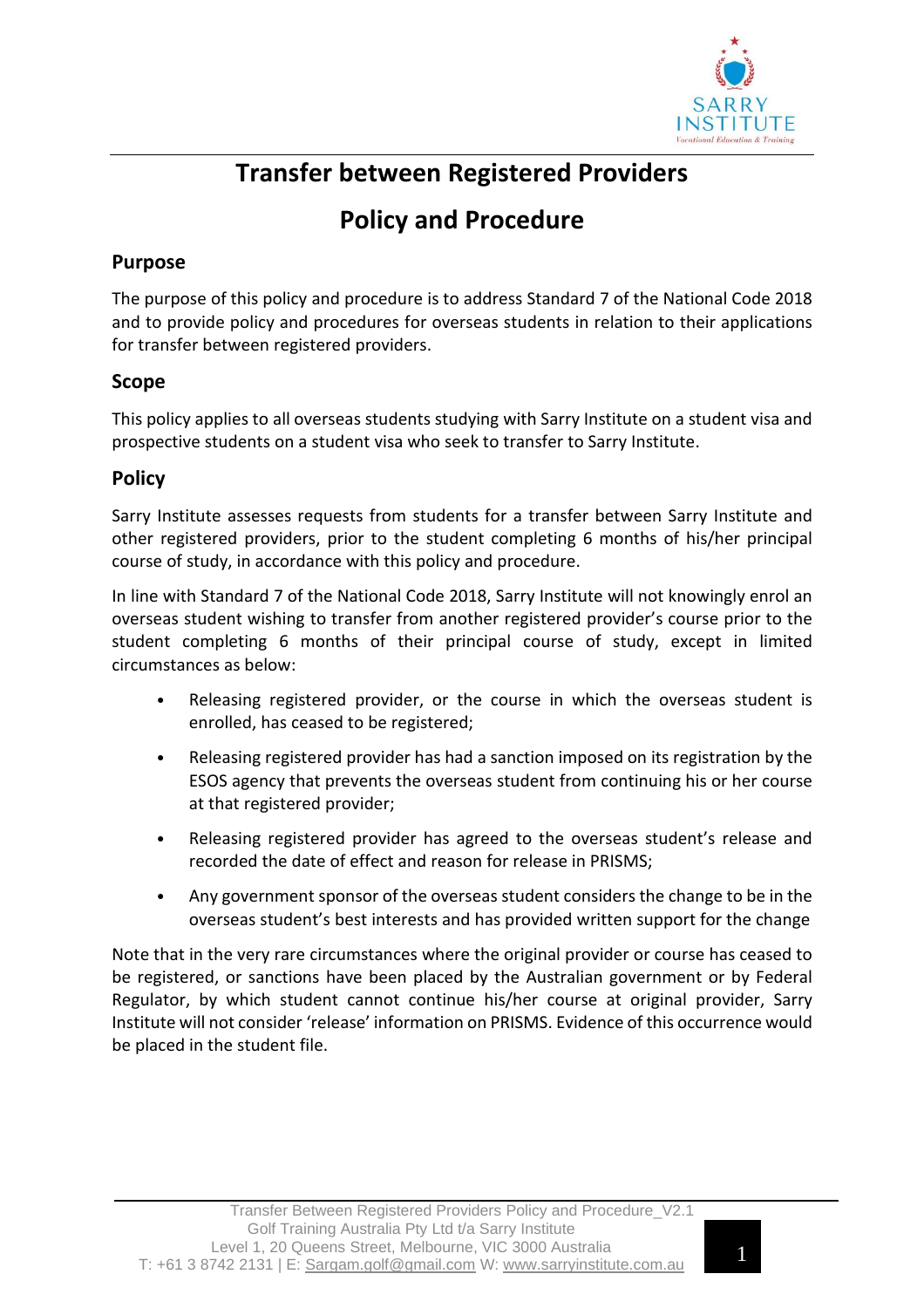

#### **Procedure**

#### **Procedure (Transfer to Sarry Institute)**

1. Any requests that are received in relation to a student transfer will be directed to RTO Manager (PRISMS officer). The RTO Manager will then assess the applications to transfer education providers and advise the student about the outcome as outlined in the procedure.

2. RTO Manager accesses the student information via documents provided by student at the time of enrolment/application. This is done to determine if the student has completed 6 months of study in their principal course or not.

3. If they have completed more than 6 months of their principal course of study, then the RTO Manager will process the application and will seek the fee pending status from finance department.

4. If the student has NOT completed 6 months of their principal course of study, the relevant information is checked where the previous provider has recorded releasing information on PRISMS.

5. If releasing from the previous provider is required on PRISMS, for students who have not completed 6 months of their principal course of study, Sarry Institute will not enrol the student.

6. If RTO Manager rejects the application of transfer to Sarry Institute, student is informed about the decision via email.

7. Ifstudent release from the previous provider is provided, then the RTO Manager processes the application in accordance with Sarry Institute's Admissions Policy and Procedure.

#### **Procedure (Transfer from Sarry Institute)**

1. Students who seek to transfer to another provider prior to completing 6 months of their principal course must make a written request to RTO Manager. The application must be accompanied with a valid 'Letter of Offer' from the new provider authenticating the transfer and the justification on how the new intended course will benefit the student.

2. The following circumstances are outlined below where Sarry Institute will grant the transfer request in the overseas student's best interests, including but not limited to:

- Sarry Institute has cancelled/ceased to offer the course as outlined in the Written Agreement.
- Government considers the change to be in the student's best interest, if they are a sponsored student (written confirmation from sponsor required).
- There is evidence that the student was misled by the registered provider or an education or migration agent regarding the registered provider or its course and the course is therefore unsuitable to their needs and/or study objectives.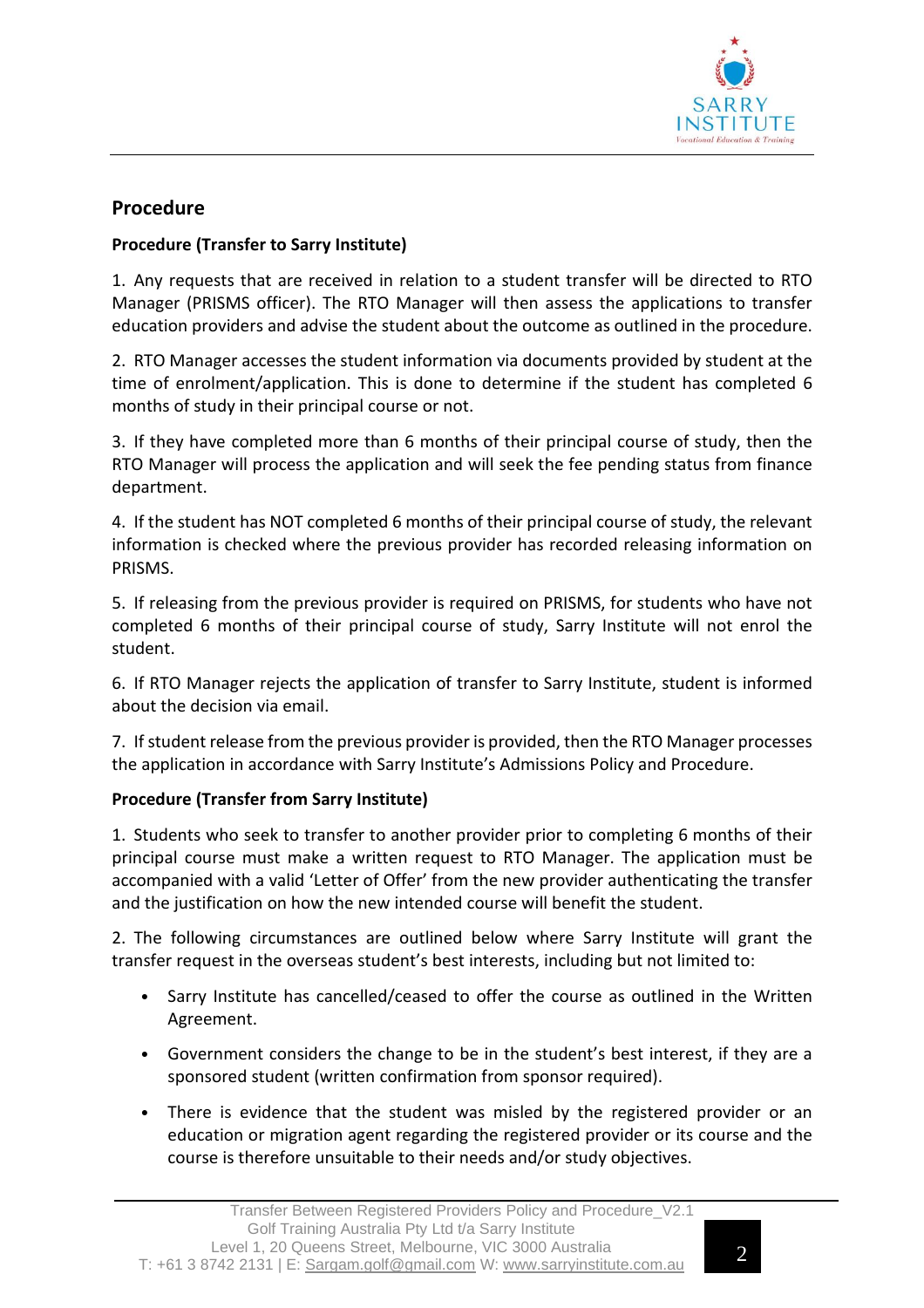

- Student has provided sufficient evidence of compassionate or compelling circumstances.
- Student will be reported because they are unable to achieve satisfactory course progress at the level they are studying, even after engaging with the intervention strategy in accordance with Standard 8 of National Code 2018 and the Sarry Institute's Course Progress Policy and Procedure.
- There is evidence that the student's reasonable expectations about their current course are not being met.
- An appeal (internal or external) on another matter results in a decision or recommendation to release the student.
- Exceptional circumstances (documentation required to support circumstances).

3. If the application is found to be genuine and the RTO Manager approves the transfer, the student's enrolment at Sarry Institute will be cancelled and student release information will be recorded in PRISMS. The student will also be advised of the need to contact Department of Home Affairs (DHA) and check if their existing visa allows them to study the intended course.

4. The RTO Manager reports the student's termination of studies to the appropriate government agency(s) via PRISMS.

5. The approval of transfer does not guarantee or does not indicate the agreement to provide any refund.

6. Where the transfer is not in the best interest of the student, the request to transfer to another registered provider will be rejected. Reasons for rejection may include but are not limited to:

- Outstanding debt to Sarry Institute
- New course or location or outcome is not suitable to student situation
- Intended Provider is not a CRICOS registered provider
- The welfare of the student is compromised

7. This decision of the appropriateness of the transfer will be made by the RTO Manager and shall be given to the student in writing. The above process should not take more than 7 days once the student has provided the necessary documentation.

8. In an event where the student's application of transferring to another provider is rejected, the student will be informed in writing about student's right to appeal against the decision.

9. Student will have access to Sarry Institute's Complaints and Appeal processes. Students can appeal against the decision within 20 working days after the outcome is informed to the student.